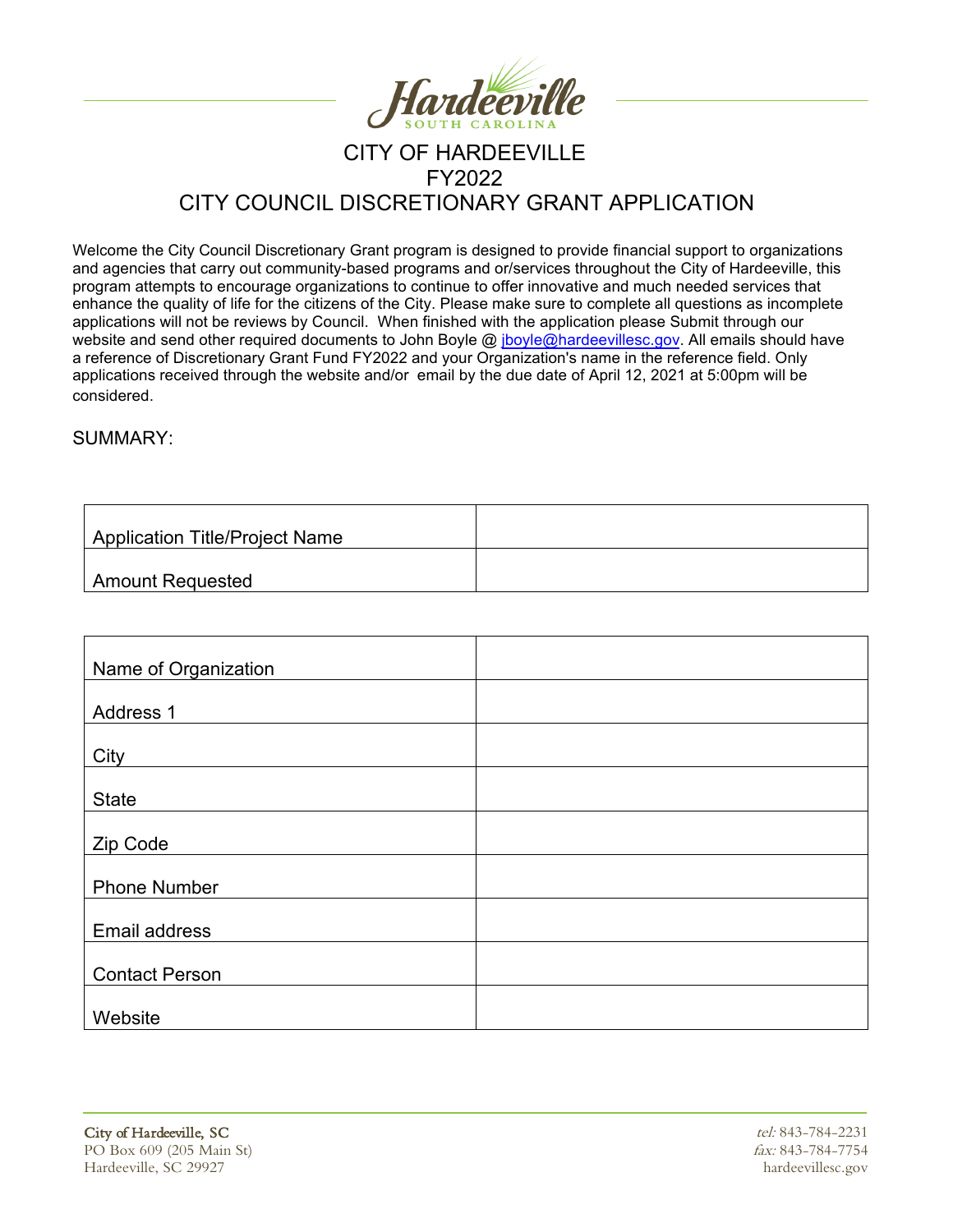

#### CEO/Executive Director

| Name                |  |
|---------------------|--|
|                     |  |
| Title               |  |
|                     |  |
| <b>Phone Number</b> |  |
|                     |  |
| Email               |  |

## Application Questions:

| Incorporate Date         |  |
|--------------------------|--|
| <b>Mission Statement</b> |  |
|                          |  |
|                          |  |
|                          |  |
|                          |  |
|                          |  |
|                          |  |
|                          |  |
|                          |  |
|                          |  |
|                          |  |
|                          |  |

You may also include any long-range plans and goals for your agency.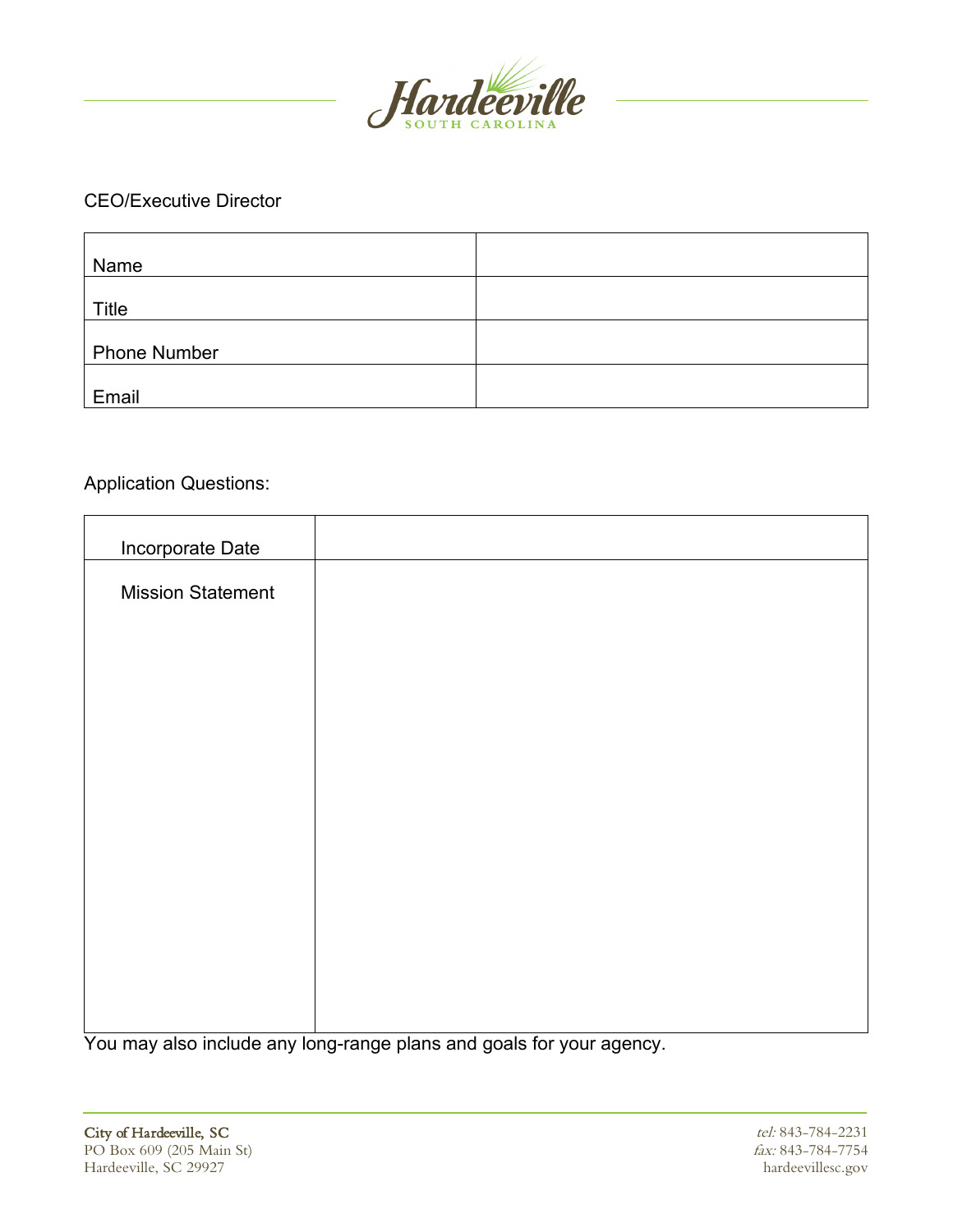

# Project Information

| <b>Project Title</b>      |  |
|---------------------------|--|
| <b>Project Start Date</b> |  |
| <b>Project End Date</b>   |  |
| Total Project Cost        |  |

### Organization Background

Type text here

Include recent accomplishments and success with similar programs.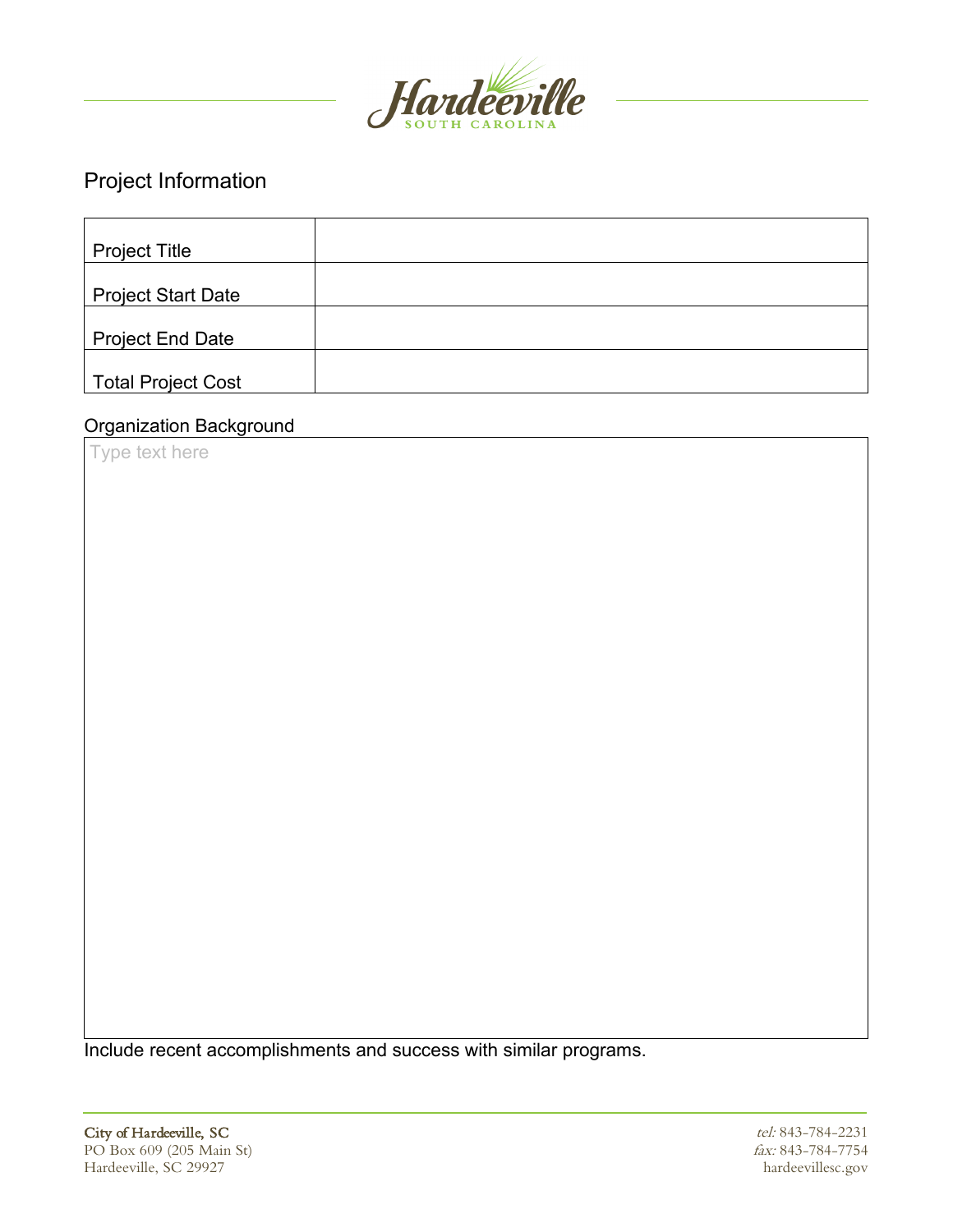

# Project Description

Describe your project in terms of who, when, what, why and where.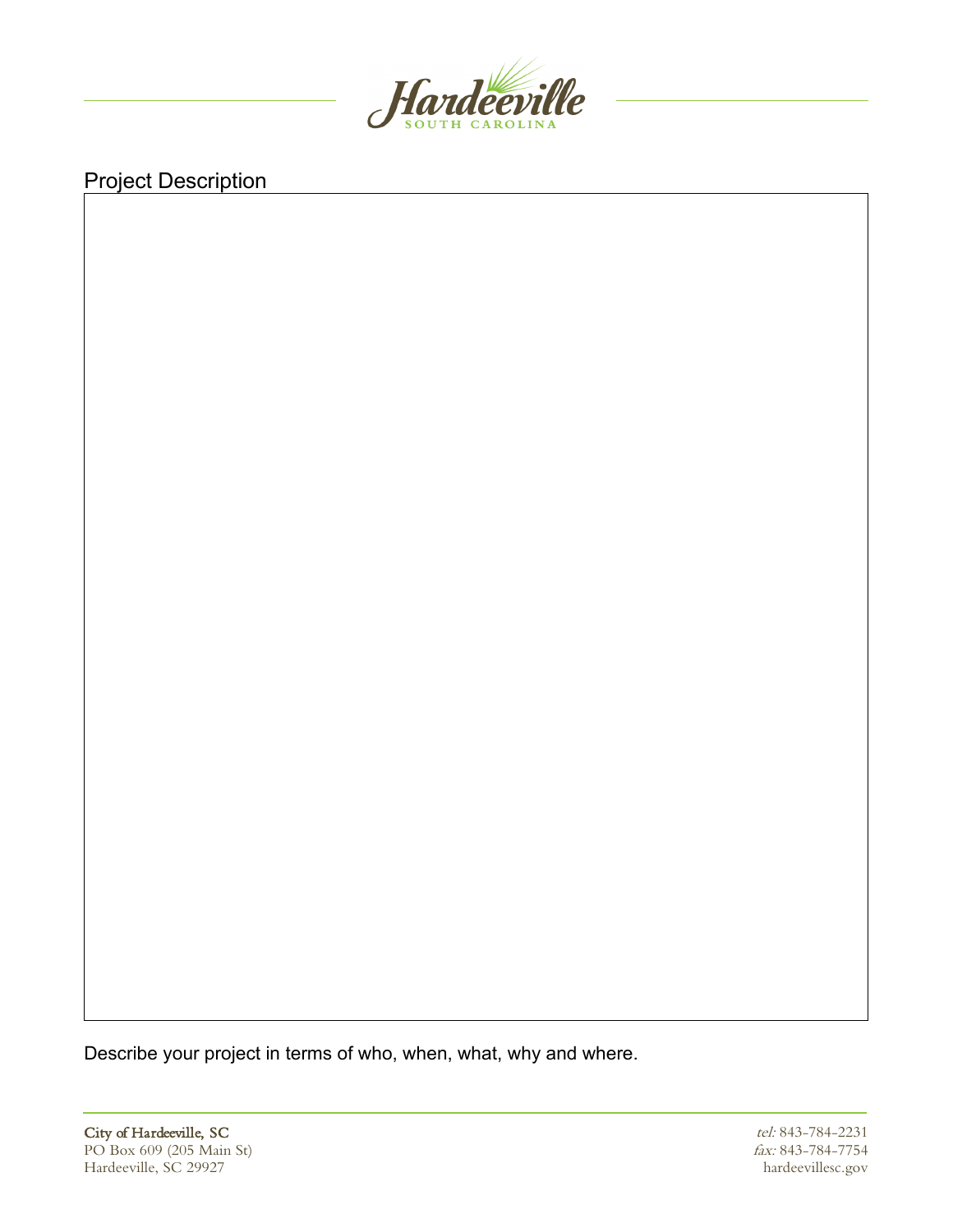

#### Benefit to the Community:

Include number of persons served, demographics of audience serve and the geographic location of those served.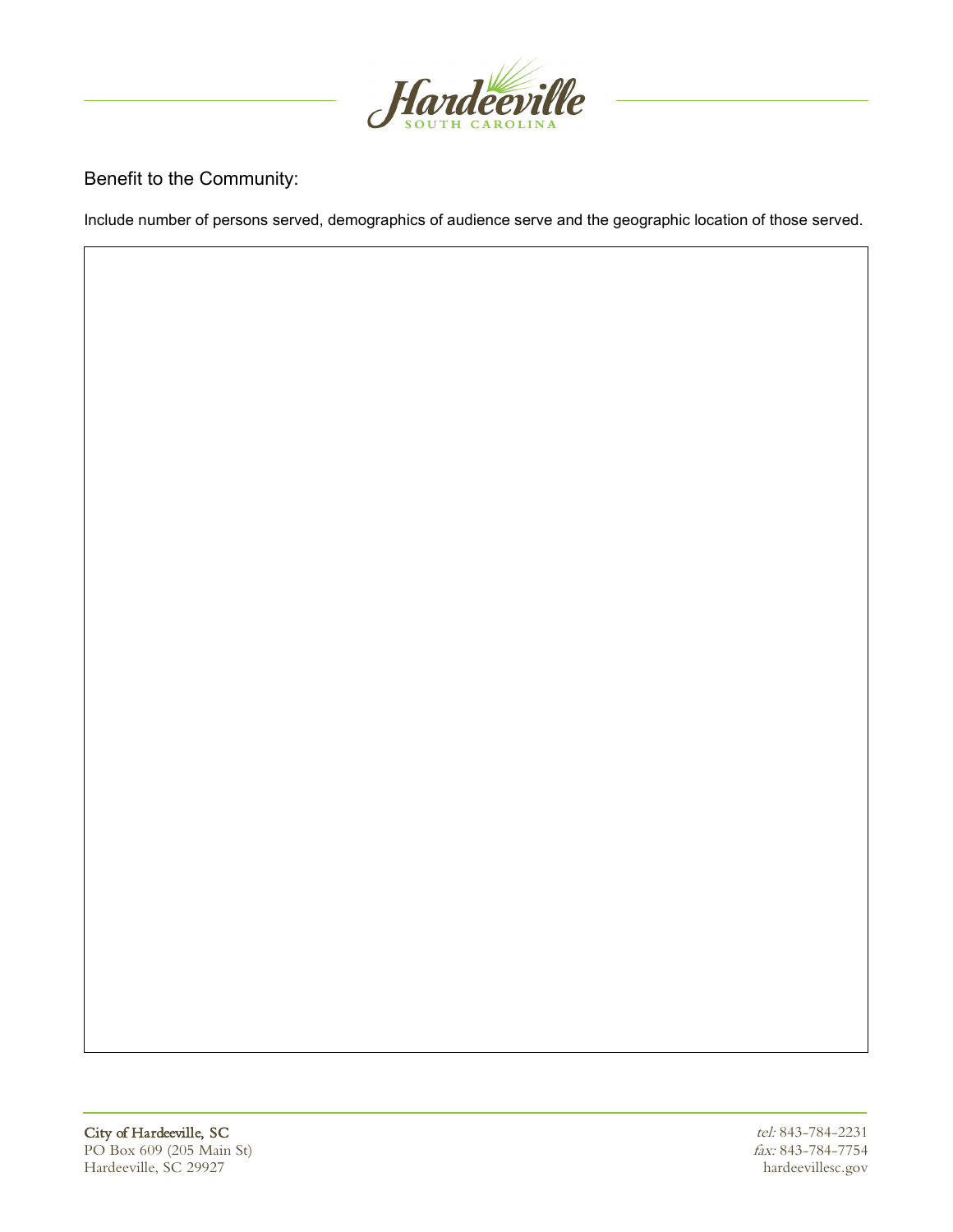

**Sustainability** 

What efforts are being made to increase the sustainability of this project/program and decrease the reliance on City Council Discretionary funds?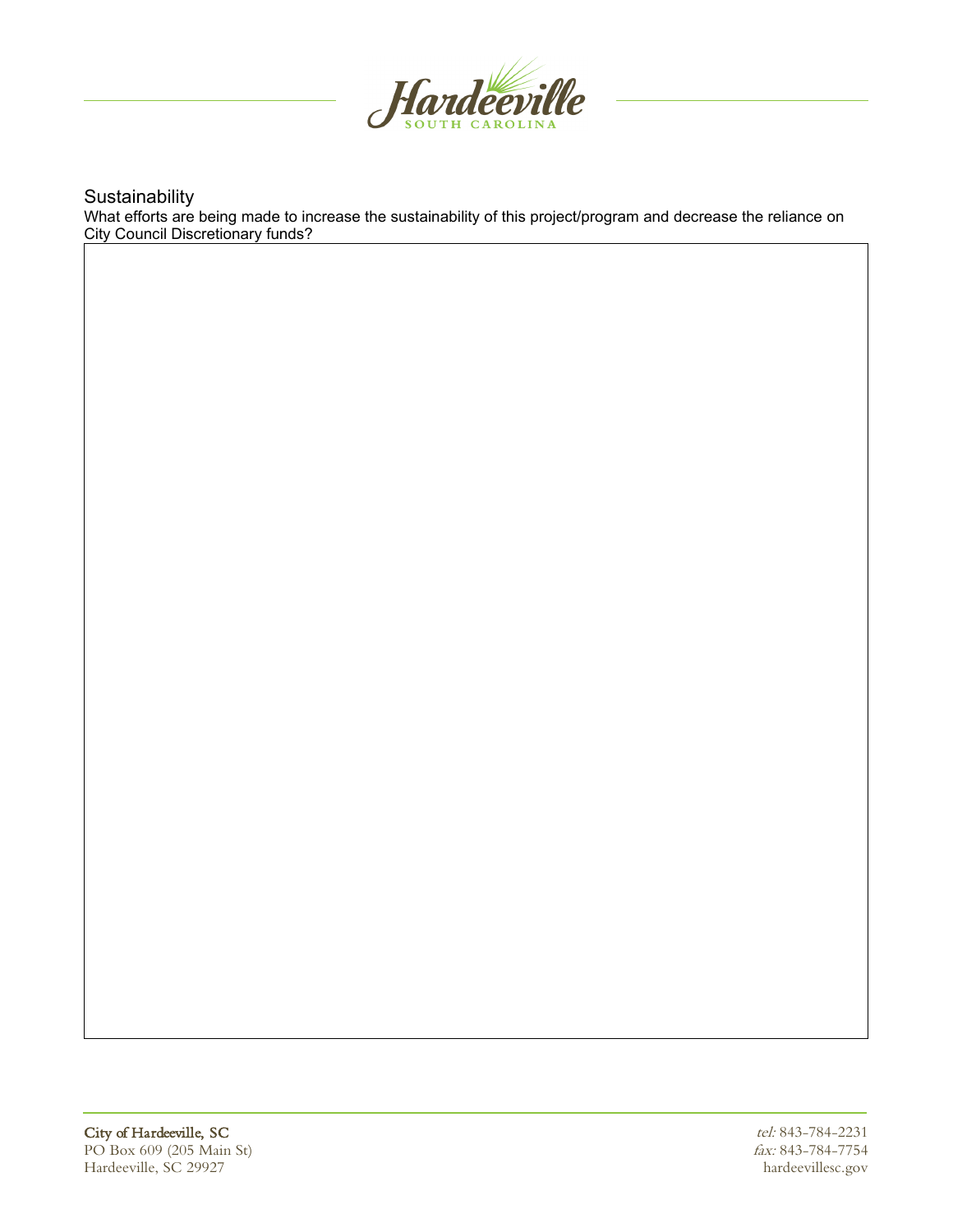

Partnerships/Community Support

Describe your partnership efforts with similar organizations in the City of Hardeeville that assist in furthering the mission of your organization (list names of partnering organizations if applicable). *Describe how your organization will work with others on this project.*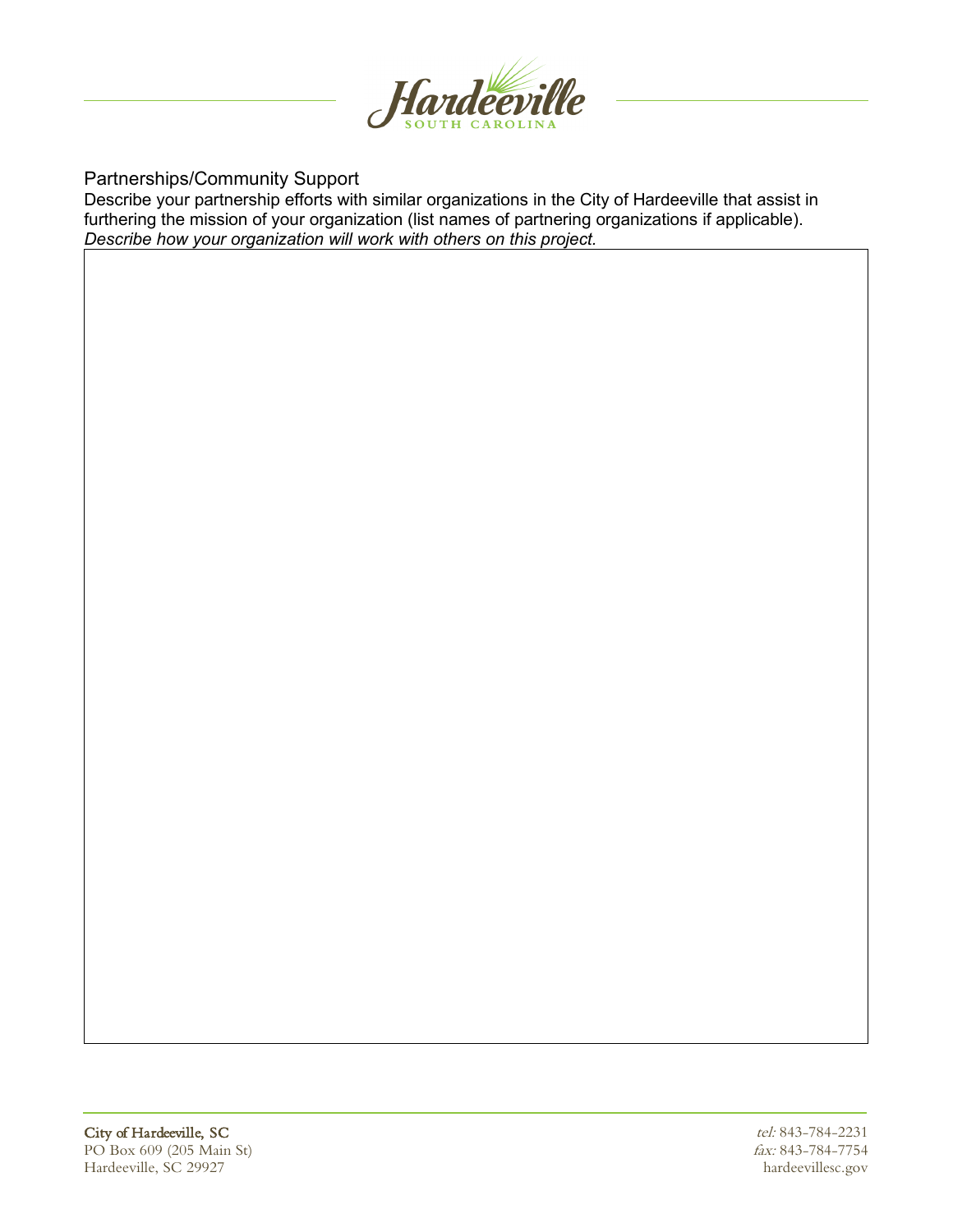

**Outcomes** Describe results you expect to achieve, and evaluation practices used to measure success.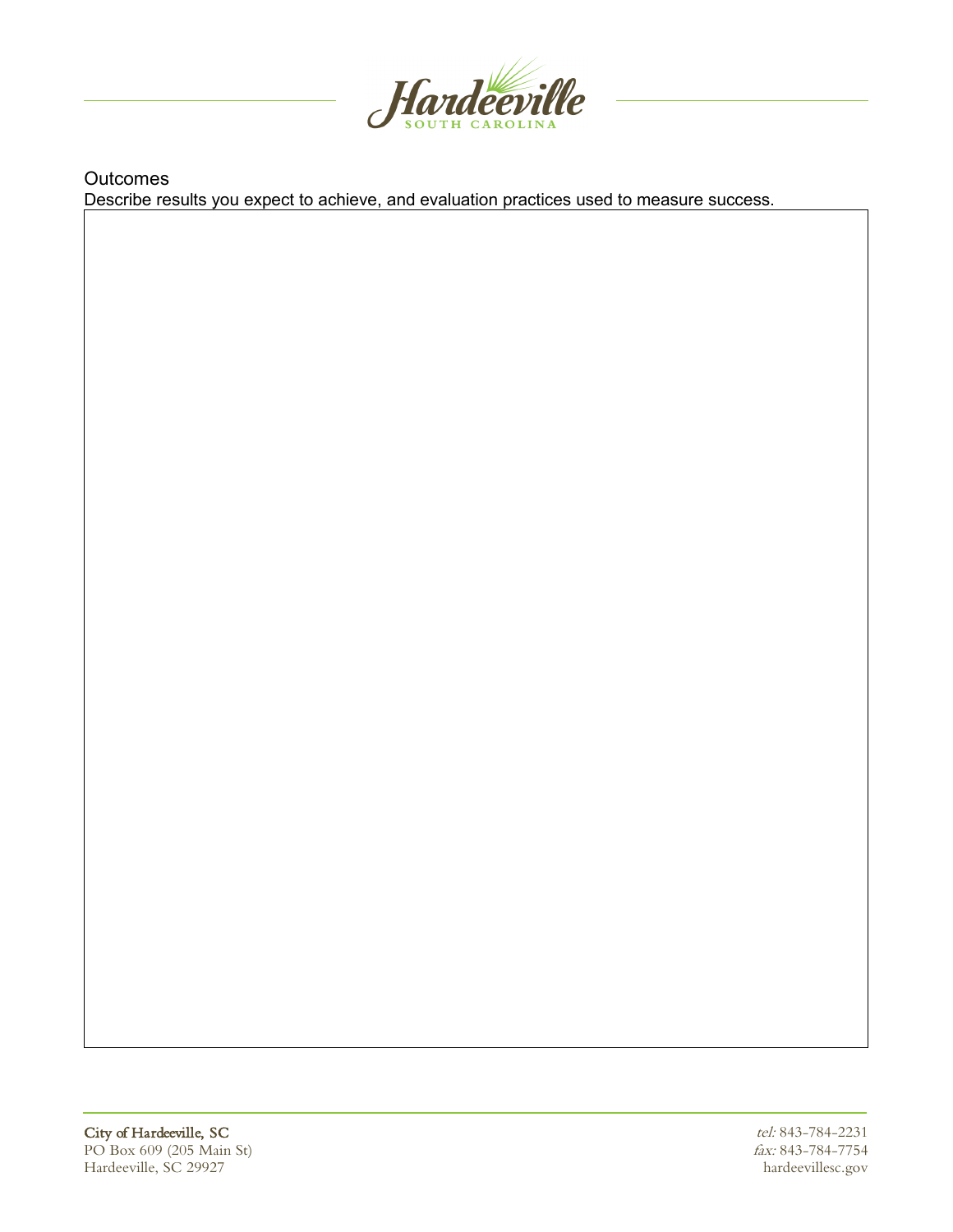

## Budget

Expense Category

List the expenses for your project below. Add expense categories in the blank lines below, if needed.

| Item Description | Discretionary<br><b>Grant Request</b> | <b>Other Funds</b> | In-kind<br><b>Donations</b> | <b>In-kind Services</b> |
|------------------|---------------------------------------|--------------------|-----------------------------|-------------------------|
| Salary           |                                       |                    |                             |                         |
|                  |                                       |                    |                             |                         |
| <b>Insurance</b> |                                       |                    |                             |                         |
| Meals/food       |                                       |                    |                             |                         |
| Provided         |                                       |                    |                             |                         |
| Equipment        |                                       |                    |                             |                         |
| <b>Expense</b>   |                                       |                    |                             |                         |
| Program          |                                       |                    |                             |                         |
| <b>Expenses</b>  |                                       |                    |                             |                         |
| Program          |                                       |                    |                             |                         |
| <b>Supplies</b>  |                                       |                    |                             |                         |
| Advertising      |                                       |                    |                             |                         |
| <b>Utilities</b> |                                       |                    |                             |                         |
| Promotion        |                                       |                    |                             |                         |
| Media            |                                       |                    |                             |                         |
| Other            |                                       |                    |                             |                         |
|                  |                                       |                    |                             |                         |
|                  |                                       |                    |                             |                         |
| <b>Total</b>     |                                       |                    |                             |                         |

All funds unspent as allocated shall be refunded to the City.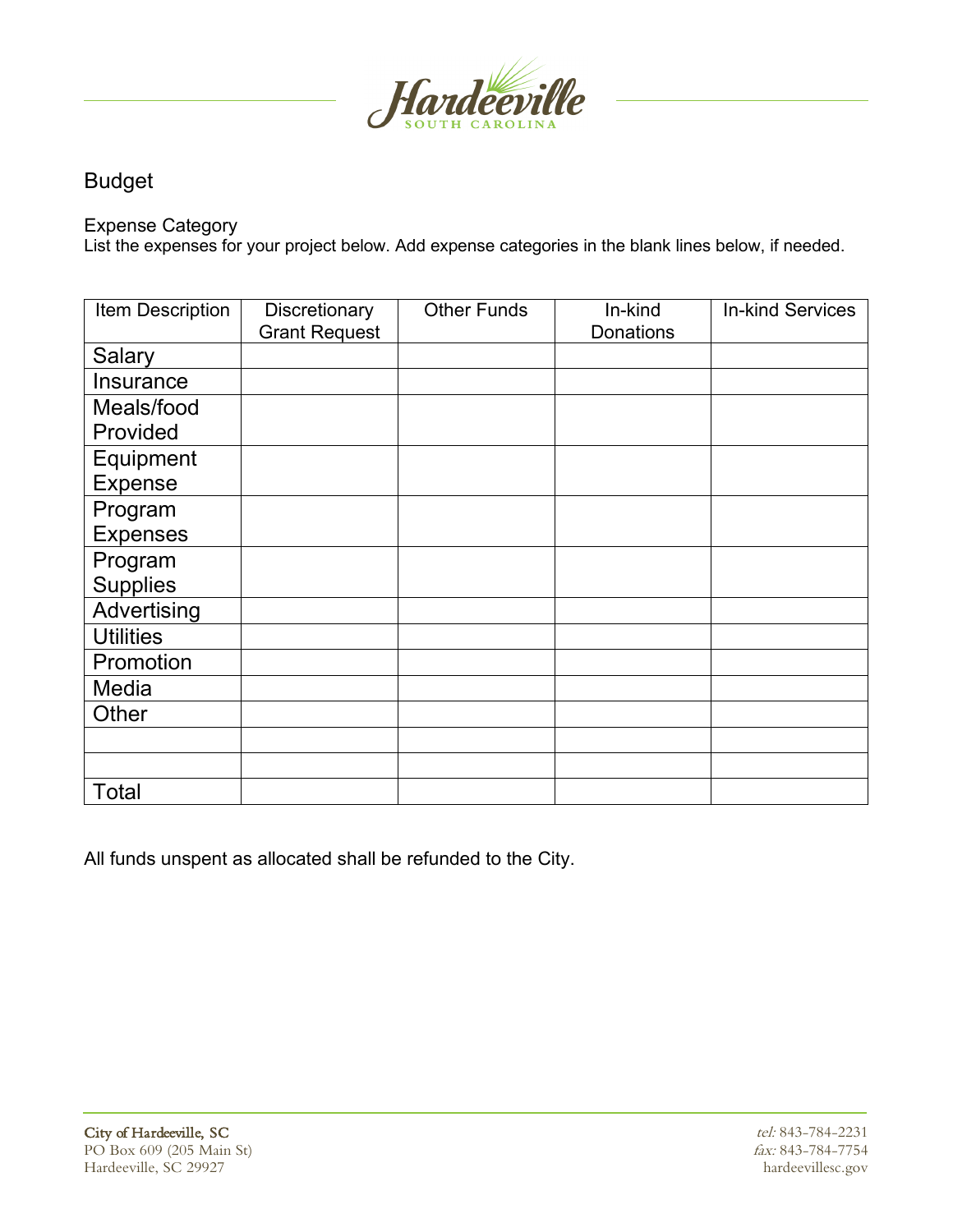

#### Income Sources

List the income sources for your program or project below: Include the amount requested in this application. Including supporting documentation for pending grants, such as award letters, emails, or letters from the requesting agency on their letterheads in the required attachment section.

| Item Description    | Amount | Pending | Received | Requested |
|---------------------|--------|---------|----------|-----------|
| FY21 Discretionary  |        |         |          |           |
| Grant               |        |         |          |           |
| <b>Other Grants</b> |        |         |          |           |
| Corporate           |        |         |          |           |
| Sponsors            |        |         |          |           |
| Ticket/program      |        |         |          |           |
| Income              |        |         |          |           |
| Other               |        |         |          |           |
|                     |        |         |          |           |
|                     |        |         |          |           |
|                     |        |         |          |           |
| Total               |        |         |          |           |

#### Budget Narrative

(discuss the items and amounts you have entered above)

Include a detailed narrative of expenses in the Discretionary Grant request expense column. All expenses should directly relate to the project or program that is outlined in the application. Only goods and services that comply with the Discretionary Grant Guidelines are permitted. The budget should reflect in financial terms the actual costs of achieving the objectives of the project you propose in your application.

Please provide a detailed description for each category included in the program budget. Make sure expenses are reflected in the project description.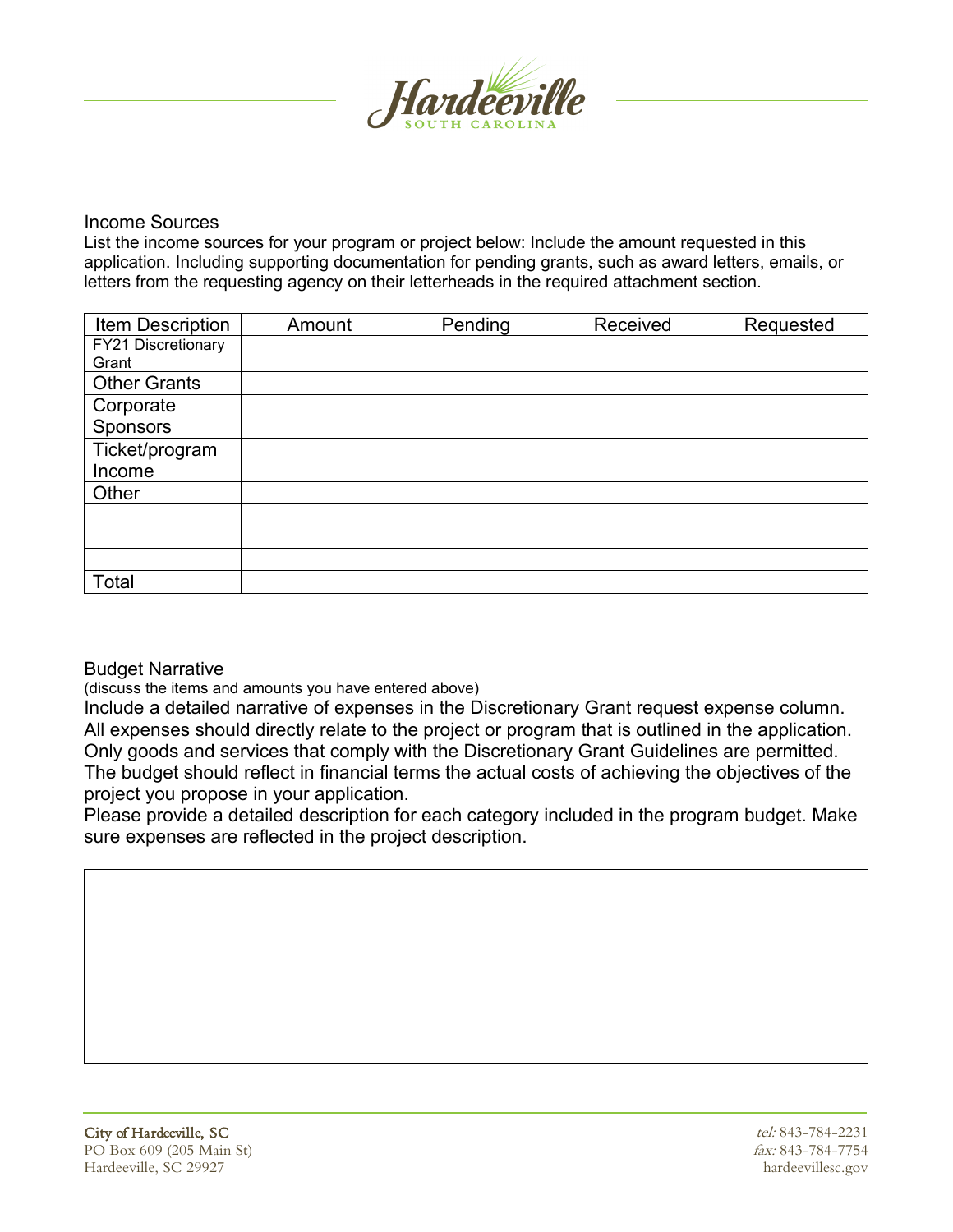

### Budget Narrative Continued

Required Attachments:

- Current organization operating budget reflecting sources and amounts of income and expenditures for the organization as a whole; not just the program outlined in the application.
- IRS determination letter indicating the organization's 501(c)(3) charitable status.
- Proof of current registration as a charity with the SC Secretary of State's Office.
- Current list of board of directors
- Most recent 990 tax return. If you file a 990 post-card, please attach a financial report showing financial status.
- Audited Financial statements for (3) years prior to current request.
	- $\circ$  In the event an audit has not been completed for the most recent fiscal year, the applicant may submit unaudited information for that year.
- Pending grant award documents such as grant award letters, emails, or correspondence from the grantor.
- City of Hardeeville business license or business license assessment survey form (this form shows that a business license is not needed for your organization).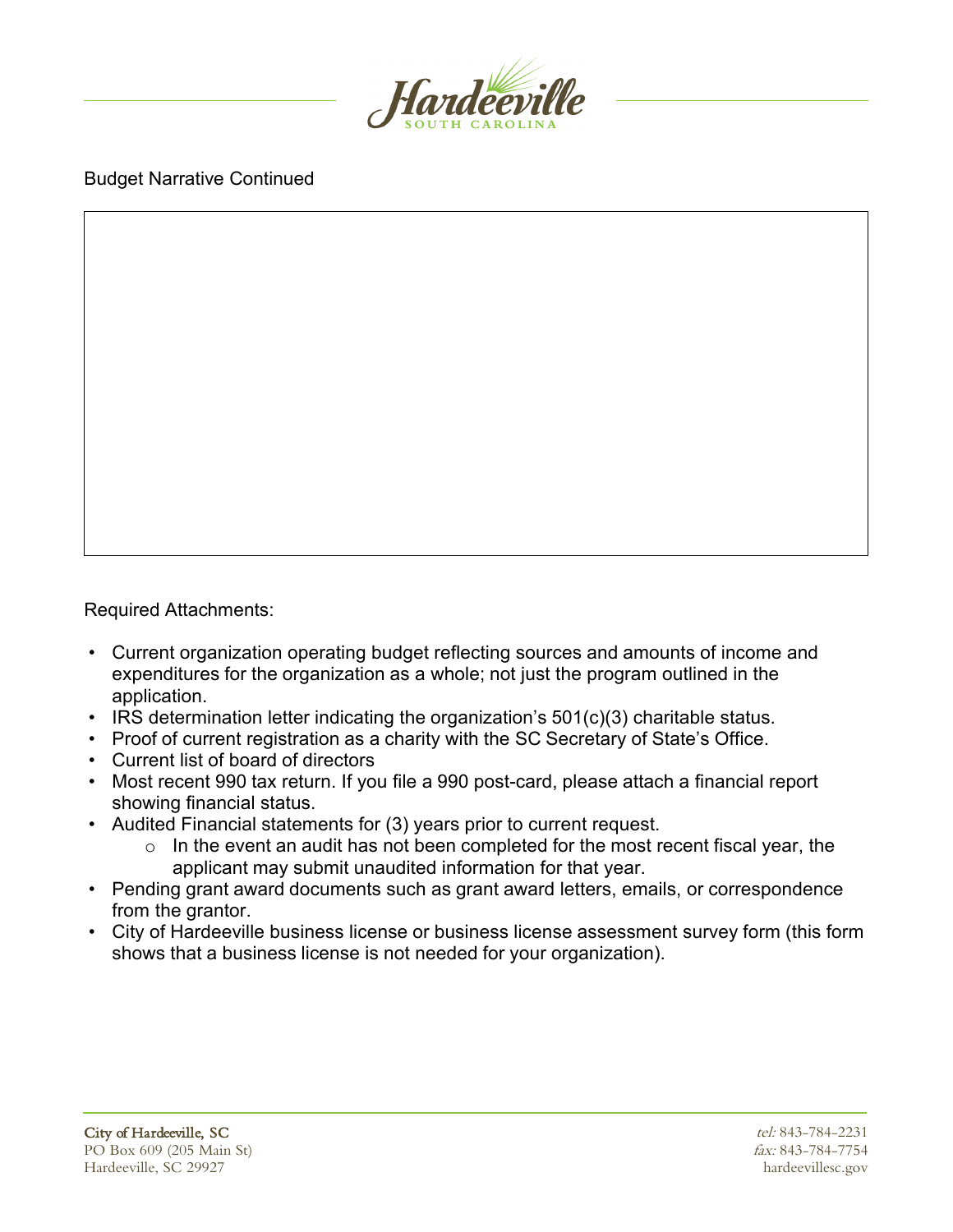

By my signature, I hereby certify that I am the Applicant, or the duly authorized Representative of the Organization, empowered to make and deliver this application for funding from the City of Hardeeville. All information provided in this application and its attachments is true and correct to the best of my knowledge and belief. I understand that the provision of false information herein may invalidate the application, or in the event the grant is approved, may result in the revocation of any approved funding and the demand for repayment of any amounts already advanced to the Applicant.

| Signature: |                                |
|------------|--------------------------------|
|            | <b>Print Name:</b> Print Name: |
| Title:     |                                |
| Date:      |                                |

### **APPLICATION DEADLINE: MONDAY, APRIL 12, 2020 by 5:00PM**

Provide one (1) electronic copy to: City of Hardeeville Attn: John Boyle, Financial Director Email: jboyle@hardeevillesc.gov